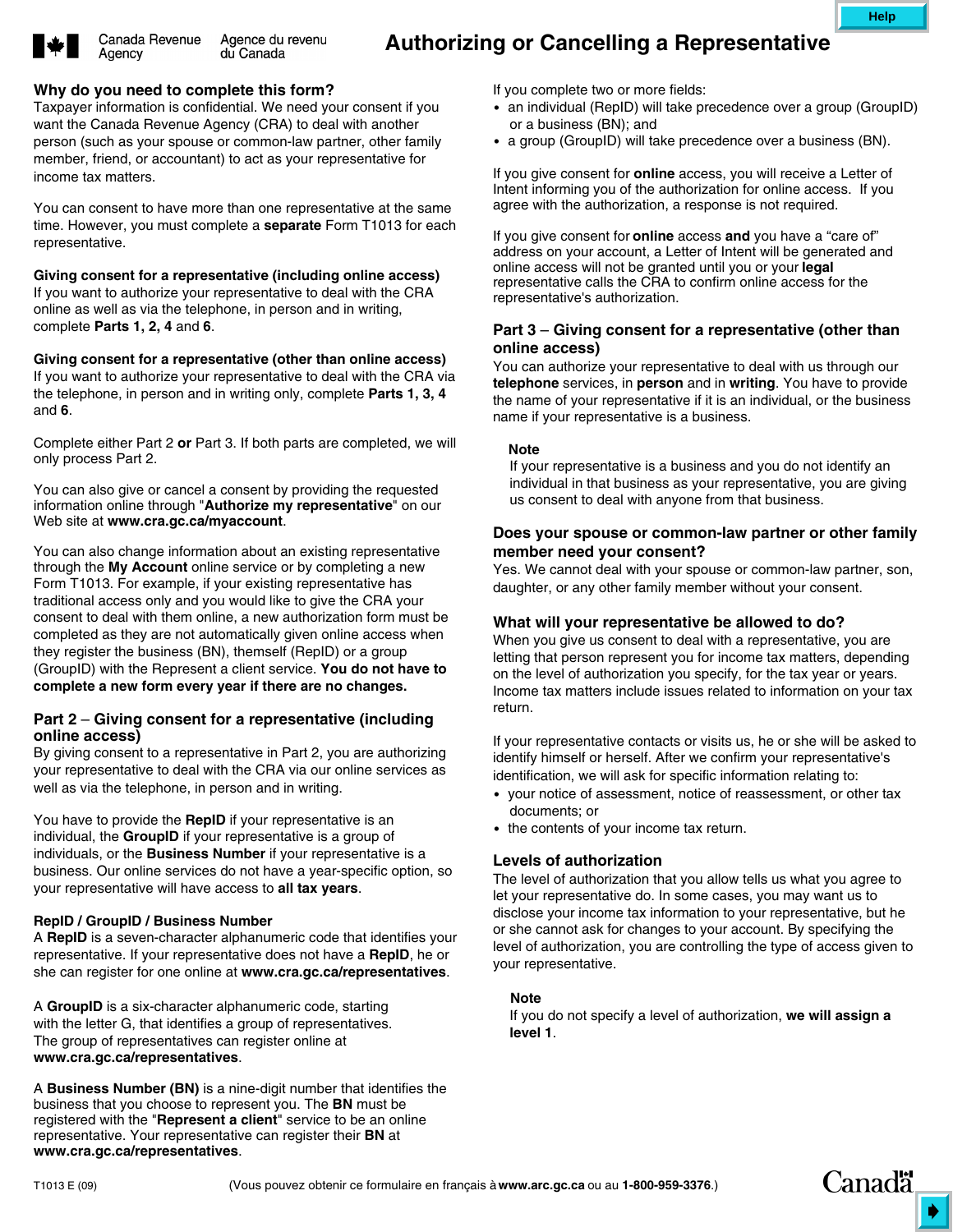# **Level 1** – **Disclose**

We may disclose information to your representative such as:

- information given on your tax return;
- adjustments to your tax return;
- information about your registered retirement savings plan, Home Buyers' Plan, Tax Free Savings Account and Lifelong Learning Plan;
- your accounting information, including balances, payment on filing, and instalments or transfers;
- information about your benefits and credits (Canada Child Tax Benefit, Universal Child Care Benefits, Goods and Services Tax/ Harmonized Sales Tax Credit, and Working Income Tax Benefit); and
- your marital status (but not information related to your spouse or common-law partner).

### **Level 2** – **Disclose/Request changes**

We may disclose the information listed in level 1 to your representative, and with level 2, he or she may ask for changes to your account. Such changes include adjustments to income, deductions, non-refundable tax credits, and accounting transfers. Your representative will be able to submit a request for taxpayer relief, file a notice of objection, or an appeal on your behalf.

However, your representative **will not be allowed** to change your address, your marital status, or your direct deposit information. We will not give your representative your eight-character access code.

### **Who can change your marital status, address, or direct deposit information?**

Only **you** or **your legal representative** can ask us to change your marital status, address, or direct deposit information. Also, only **you** or **your legal representative** will be allowed to authorize, view, and cancel other representatives you have on your file.

A **legal representative** can be someone with your power of attorney, a guardian, or an executor or administrator of your estate. That person does not need to complete this form to be updated as a legal representative on your account, but he or she has to provide a complete copy of the legal document that identifies him or her as acting in that capacity.

# **Part 4** – **Consent Expiry date**

Enter an expiry date for the consent given in Part 2 **or** Part 3 if you want the consent to end at a particular time. Your consent will stay in effect until you cancel it, it **reaches the expiry date you choose**, or we are notified of your death.

### **Part 5** – **Cancelling one or more existing consents**

Make note of each consent you give, so you can cancel them when they are no longer needed. You can immediately cancel an existing consent by calling us at **1-800-959-8281** or by using the "**My Account**" service on the CRA Web site. You can also cancel an existing consent by completing Parts 1, 5, and 6 of this form. Your consent will stay in effect until you cancel it, it reaches the expiry date you choose, or we are notified of your death.

# **Part 6** – **Signature**

If you do not sign and date this form, we cannot be sure that you have given us consent to deal with the representative identified on the form. **To protect the confidentiality of your tax information**, we will not accept or act on any information given on this form unless you or a legal representative has signed and dated the form. This form must be received by the CRA within **six months** of its **signature** date. If not, it will not be processed.

### **Can you use this form for your business accounts?**

No. For Business Number accounts, you have to complete Form RC59, *Business Consent Form*.

### **Service standards for processing Form T1013 for individual accounts**

Our goal is to process T1013 forms received **during the peak tax time** (mid-March to mid-July) within 20 business days of receipt by the CRA and within 5 business days of receipt by the CRA **during non-peak tax time** (mid-July to mid-March).

### **Where do you send your completed form?**

Send the completed form to your CRA tax centre at the address listed below. If you are not sure which tax centre is yours, look on your most recent notice of assessment or notice of reassessment. You may also find it on other notices from us.

| St. John's Tax Centre<br>PO Box 12071 STN A | <b>Sudbury Tax Services Office</b><br>1050 Notre Dame Avenue |
|---------------------------------------------|--------------------------------------------------------------|
| St. John's NL  A1B 3Z1                      | Sudbury ON P3A 5C1                                           |
| Summerside Tax Centre                       | <b>Winnipeg Tax Centre</b>                                   |
| 103-275 Pope Road                           | PO Box 14000 STN Main                                        |
| Summerside PE C1N 6A2                       | Winnipeg MB R3C 3M2                                          |
| Jonquière Tax Centre                        | <b>Surrey Tax Centre</b>                                     |
| PO Box 1900 Jonquière Cité PDF              | 9755 King George Hwy                                         |
| Jonquière QC G7S 5J1                        | Surrey BC V3T 5E1                                            |
| Shawinigan-Sud Tax Centre                   | International Tax Services Office                            |
| PO Box 3000 STN Bureau-chef                 | 2204 Walkley Road                                            |
| Shawinigan-Sud QC G9N 7S6                   | Ottawa ON K1A 1A8                                            |

### **Do you need more information?**

If you need more information, visit our Web site at **www.cra.gc.ca** or call us at **1-800-959-8281**.

If you use a teletypewriter (TTY) because you have difficulty hearing or speaking, you can call our toll-free, bilingual TTY enquiry service to get information. The telephone number is **1-800-665-0354**.

♦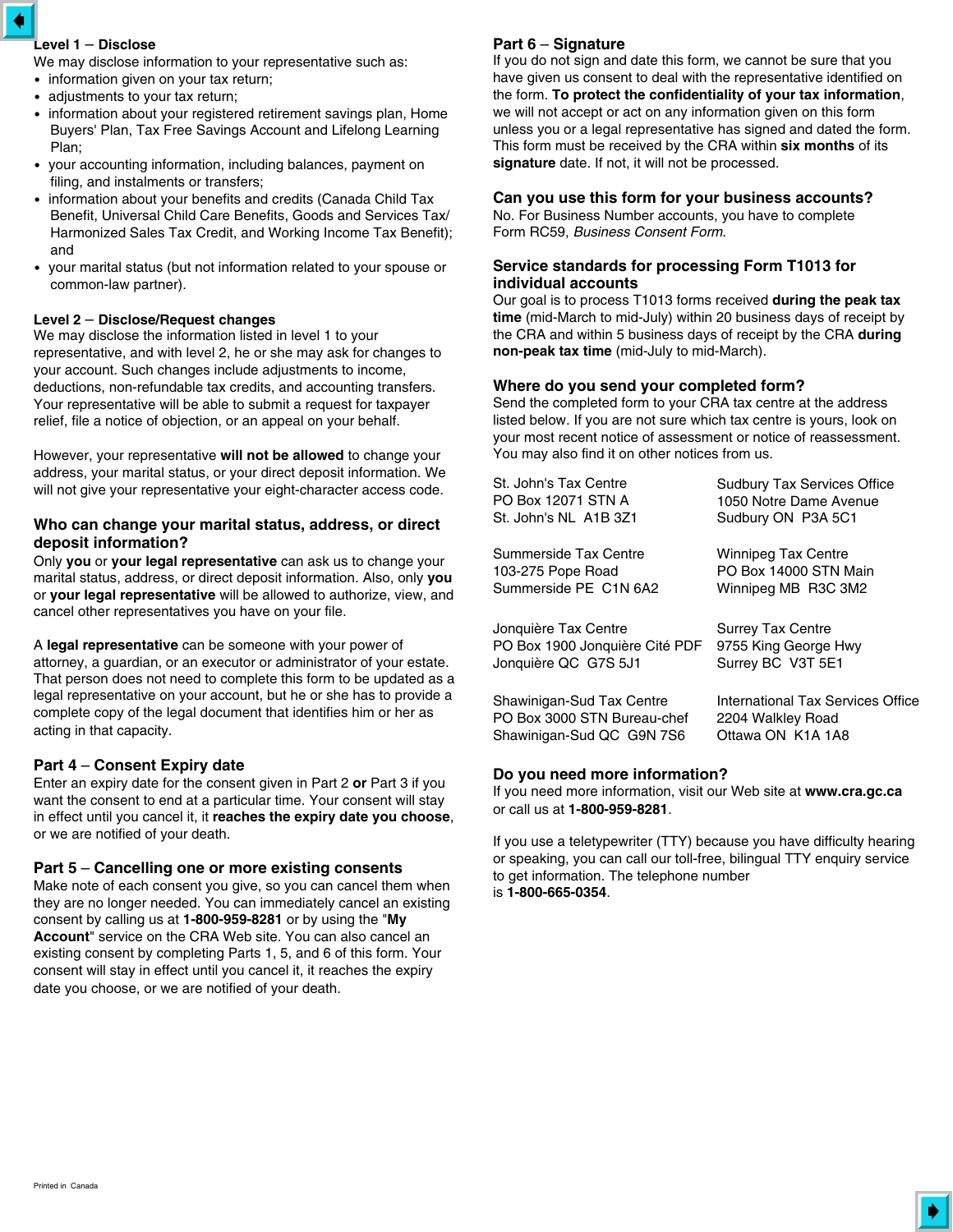



# **Authorizing or Cancelling a Representative**

Complete this form to give the Canada Revenue Agency (CRA) your consent to deal with another person (such as your spouse or common-law partner, other family member, friend, or accountant) as your representative for income tax matters or to cancel any existing representatives on your file. Send your completed form to your CRA tax centre. You can find the address of your tax centre on the attached information sheet. To **immediately cancel** a consent, call us at **1-800-959-8281**. You can also give or cancel a consent by providing the requested information online through "Authorize my representative" on our Web site at **www.cra.gc.ca/myaccount**.

## **Please read the previous two pages before you complete this form.**

#### **Note**

We will accept a change of address only from **you** or **your legal representative**. If you have recently moved, visit **My Account** on our Web site, or call us at **1-800-959-8281** before submitting this form to ensure we have your current mailing address.

To **authorize** a representative, complete Part 1, Part 2 or Part 3, Part 4, and Part 6. To **cancel** a representative, complete Part 1, Part 5, and Part 6.

# **Part 1** – **Taxpayer information**

Complete this part to identify yourself and to give your account number. You will need to complete a **separate copy** of this form for each account.

| First name                        | Last name                                    | Work telephone number         | Home telephone number                |
|-----------------------------------|----------------------------------------------|-------------------------------|--------------------------------------|
|                                   | <b>Individual</b><br>Social insurance number | Trust<br>Trust account number | Т5<br>T5 filer identification number |
| Complete the one<br>that applies: |                                              |                               | HI<br>A                              |

# **To authorize your representative for online access, complete Part 2; otherwise, complete Part 3.**

# **Part 2** – **Giving consent for a representative (including online access)**

You must complete a separate Form T1013 for each representative.

- To grant an individual online access, enter his or her **RepID**.
- To grant a group online access, enter its **GroupID**.
- To grant a business online access, enter its **Business Number (BN)**.

#### **Notes**

If you **do not specify a level** of authorization, we will **assign a level 1**.

Our online services do not have a year-specific option, so your representative will have access to **all tax years**.

| RepID<br>or                                   | GroupID<br>G | or | <b>Business Number</b>                                                                        |
|-----------------------------------------------|--------------|----|-----------------------------------------------------------------------------------------------|
| <b>Level of authorization</b> (level 1 or 2): |              |    | Your representative must have registered the BN with the<br>CRA "Represent a client" service. |

# **Part 3** – **Giving consent for a representative (other than online access)**

You must complete a separate Form T1013 for each representative.

- If you are giving consent for an individual, enter the individual's full name.
- If you are giving consent for a business, enter the name of the business.

You must write the name of the **individual** and/or **business** in the box below.

| $\vdash$ Name of individual | Name of business |      |      |
|-----------------------------|------------------|------|------|
| l First name:               |                  |      |      |
| Last name:                  | Telephone:       | Ext: | Fax: |

**Part 3 continued on the next page**

**Canadä**